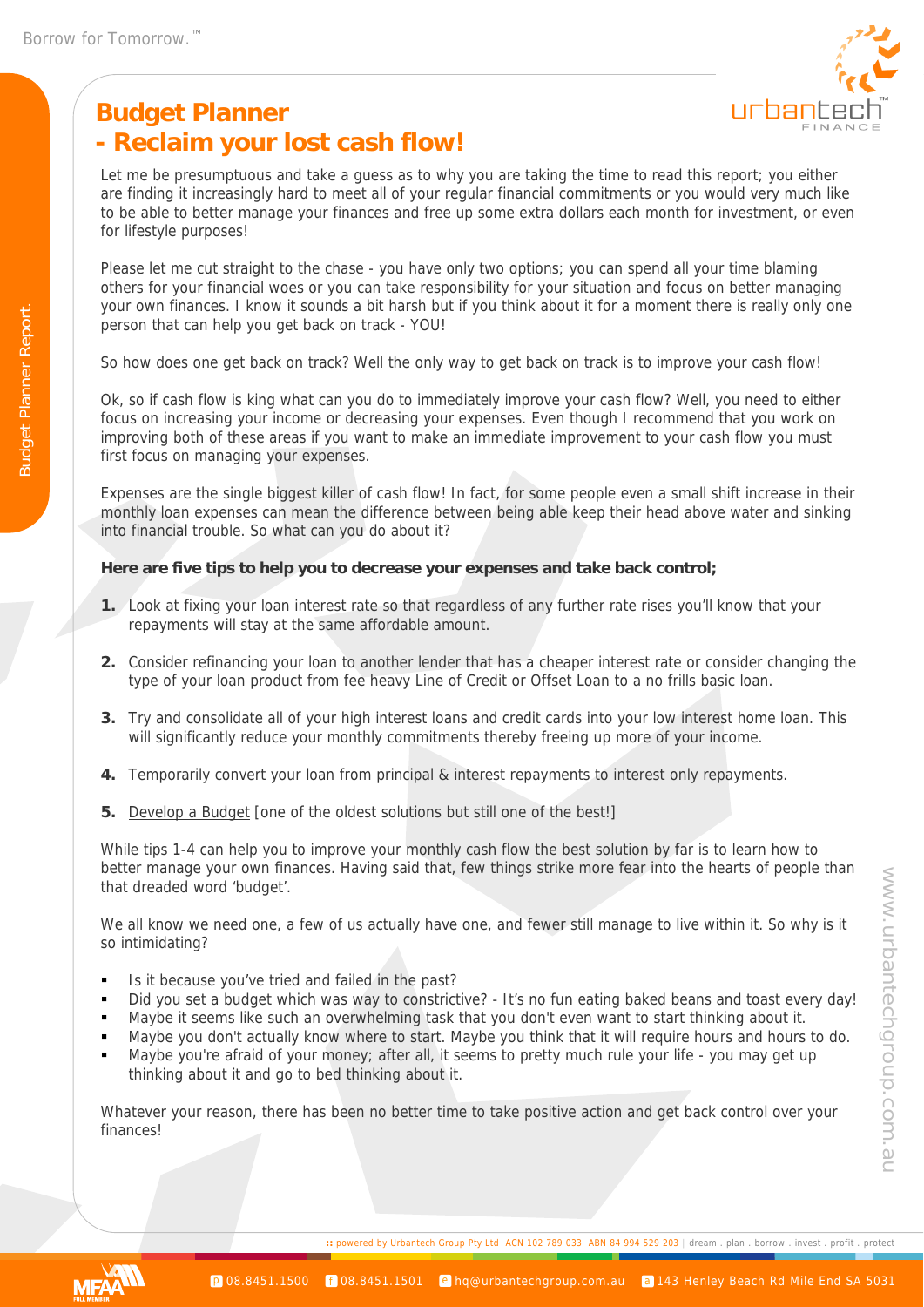Budget Planner Report.

**Budget Planner Report** 



To help you get started we have compiled the following budget building guidelines;

## **1. Where do you spend your money?**

The first step is to prepare a budget worksheet. You can make one yourself, or use a pre-made form. To make your own, just write down your income in one column and your expenses in another column, and then compare the two.

If you would like to use a pre-made budget form you are welcome to use the **Urbantech Finance Budget Planner** attached to the end of this report.

## **2. Calculate your saving potential**

Once you know where your money is going you'll be surprised at how easy it is to find ways to reduce your expenses without reducing your lifestyle. After all it's no fun staying home every night! Once you have completed your budget planner calculate the amount of income you should have left over each month [Try to aim for an amount that is at least 5-10% of your post tax income] The amount left over is what you will need to save each month.

Note: being able to save is ideal but if you are in financial difficulty aiming to break even may be a great starting point

## **3. Pay yourself first**

Every time you get paid transfer the amount you calculated you could save into a separate account so you don't touch it [eg, a savings account or your home loan account]. If you have correctly budgeted your left over income will comfortably cover all of your expenses [including your social and luxury item expenses]. To ensure that you stay on track consider setting up an Automated Savings Plan. So rather than transferring the money manually each month get your bank to set up a regular direct debit.

## **4. Stick to the budget**

Make sure you stick to the budget and don't over spend. If you have allocated \$150 for eating out each month don't spend \$500. Remember a good budget needs to factor in emergency or unpredictable expenses. If you have money left over at the end of the month in addition to your savings try and create a sinking fund rather than just spending it.

## **5. Mind your own business**

Track your spending habits for at least 30 days to see if you are staying on track. Keep receipts for every purchase you make and make note of what you spend your cash on. Consider using software packages such as Microsoft Money, MYOB or Quicken to help you better track your ongoing bills and expenses. The ultimate goal is to start running your personal finances more like a business.

## **6. Revisit your budget**

Continue to review your budget on a regular basis. Life is not static and so you will need to make changes to your budget from time to time.

Once you have followed these steps you will realise that budgeting is not something to be feared. Rather than thinking a budget forces you to live a deprived life you'll realise that it can actually do the opposite. In fact, a good budget can truly set you free - free from the financial concerns of trying to meet your mortgage repayments or the worries of not being able to save up or put aside enough money for a rainy day.

For assistance in creating a budget that works please call Urbantech Finance on **08 8451 1500**